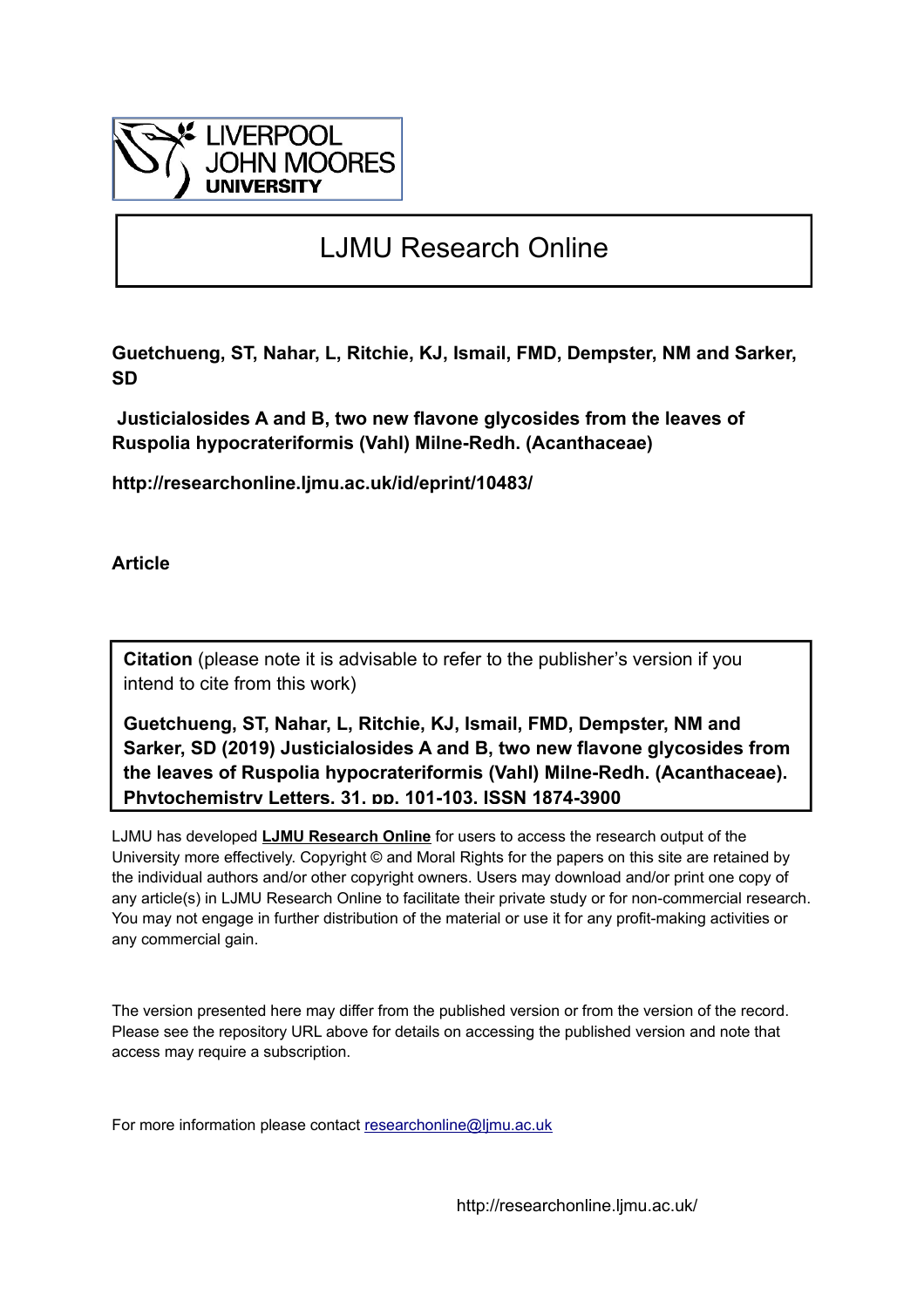# **Justicialosides A and B, two new flavone glycosides from the leaves of** *Ruspolia hypocrateriformis* **(Vahl) Milne-Redh. (Acanthaceae)**

Stephanie T. Guetchueng<sup>a,b\*</sup>, Lutfun Nahar<sup>a</sup>, Kenneth J. Ritchie<sup>a</sup>, Fyaz M. D. Ismail<sup>a</sup>, Nicola N. Dempster<sup>a</sup>, Satyajit D. Sarker<sup>a\*</sup>

*<sup>a</sup>Centre for Natural Products Discovery (CNPD), School of Pharmacy and Biomolecular Sciences, Liverpool John Moores University, James Parsons Building, Byrom Street, Liverpool L3 3AF, UK b Institute of Medical Research and Medicinal Plants Studies, Ministry of Scientific Research and Innovation, PO Box 6163 Yaoundé, Cameroon*

\_\_\_\_\_\_\_\_\_\_\_\_\_\_\_\_\_\_\_\_\_\_\_\_\_\_\_\_\_\_\_\_\_\_\_\_\_\_\_\_\_\_\_\_\_\_\_\_\_\_\_\_\_\_\_\_\_\_\_\_\_\_\_\_\_\_\_\_\_\_\_\_\_\_\_

*\**Correspondence: stevnyg@yahoo.fr (S. T. G.) and S.Sarker@ljmu.ac.uk (S. D. S.)

#### ABSTRACT

Two new flavone glycosides, luteolin 7-*O*-*α*-L-rhamnopyranosyl-(1→2)-β-D-xylopyranoside (**1**) and chrysoeriol 7-*O*-*α*-L-rhamnopyranosyl-(1→2)-*β*-D-xylopyranoside (**2**), along with five known compounds, luteolin 7-*O*-*β*-D-apiofuranosyl-(1→2)-β-D-xylopyranoside (**3**), grandulosides A and B (**4** and **5**), luteolin 7-*O*-[*β*-D-glucopyranosyl-(1→2)-*α*-L-rhamnosyl- (1→6)]-*β*-D-glucopyranoside (**6**) and 10*H*-quindoline (**7**) were isolated from the leaves of *Ruspolia hypocrateriformis* (Acanthaceae). Their structures were elucidated by spectroscopic means, including 1D and 2D NMR, HRESIMS and by comparison with published data.

*Keywords: Ruspolia hypocrateriformis*; Acanthaceae; Medicinal plant; Glycosylated flavones; Luteolin; Justicialoside

\_\_\_\_\_\_\_\_\_\_\_\_\_\_\_\_\_\_\_\_\_\_\_\_\_\_\_\_\_\_\_\_\_\_\_\_\_\_\_\_\_\_\_\_\_\_\_\_\_\_\_\_\_\_\_\_\_\_\_\_\_\_\_\_\_\_\_\_\_\_\_\_\_\_\_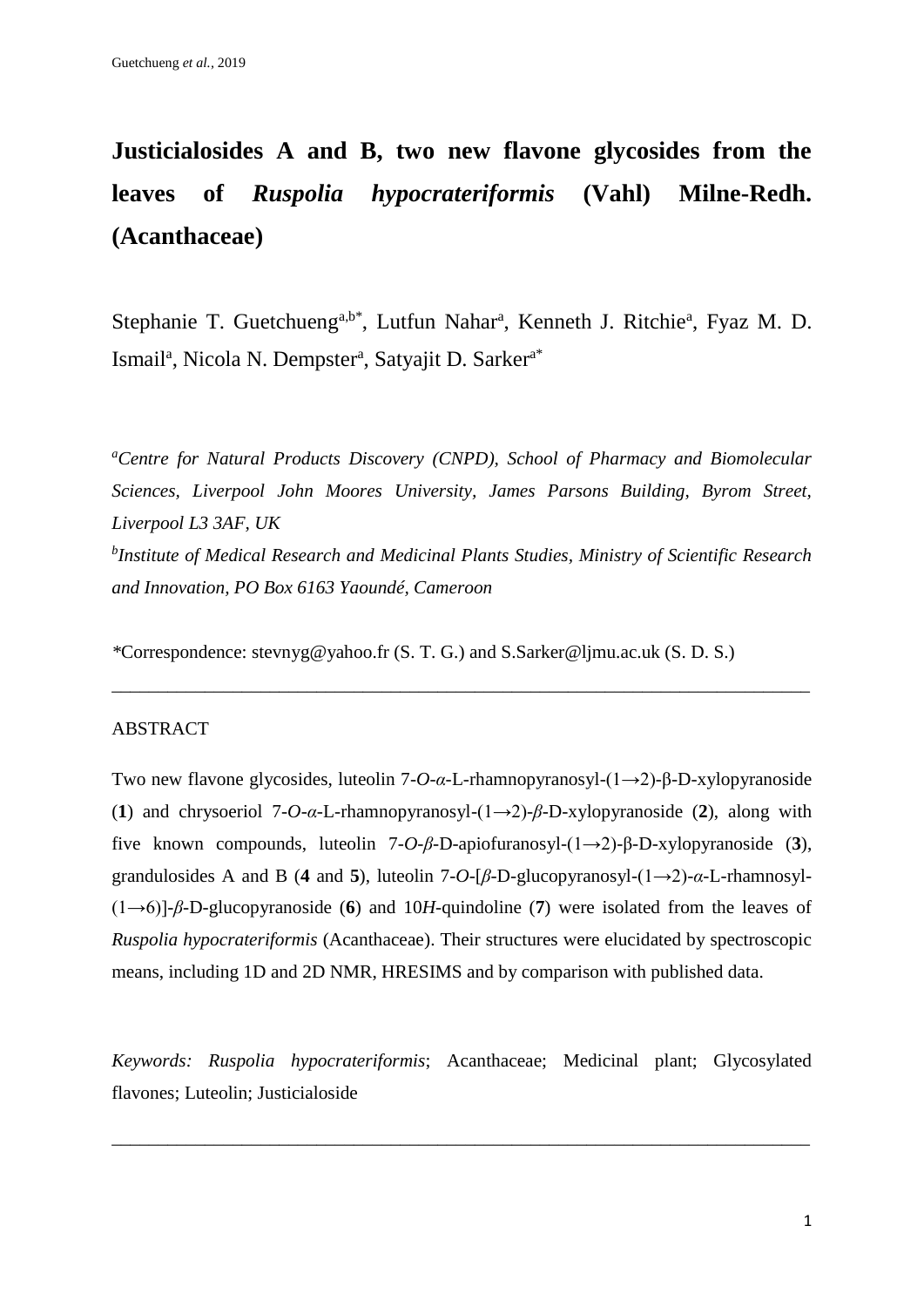## **1. Introduction**

*Ruspolia hypocrateriformis* (Vahl) Milne-Redh., synonym *Justicia hypocrateriformis*  Vahl, is a small shrub with scattered growth measuring above 1 m in height and is native to Africa (Burch and Demmy, 1986). A decoction of the leaves of this plant is used as a remedy in Cameroon for the treatment of anaemia and fever associated with malaria as well as for the management of diarrhoea (Adjanohoun *et al*., 1996; Noumi, 2015). Previous studies reported the isolation of pyrrolidine alkaloids from the roots (Roessler *et al*., 1978; Neukomm *et al*., 1983); the aqueous extract of the leaves was shown to possess antidiarrhoeal and antioxidant properties (Agbor *et al.*, 2014). As a part of our continuing study on the secondary metabolites of Cameroonian medicinal plants (Wansi *et al.*, 2016; Guetchueng *et al.*, 2017, 2018a, 2018b), we have undertaken the phytochemical investigation of *Ruspolia hypocrateriformis*. The present work describes the isolation and identification of two new flavone glycosides (**1** and **2**) from the leaves of this plant (Figure 1).

## **2. Results and discussion**

A combination of reversed-phase solid-phase-extraction and reversed-phase preparative HPLC purification of the methanolic extract of the leaves of *R. hypocrateriformis*  afforded seven compounds; two new flavone glycosides, luteolin 7-*O*-*α*-L-rhamnopynosyl- (1→2)-*β*-D-xylopyranoside (**1**) and chrysoeriol-7-*O*-*α*-L-rhamnopynosyl-(1→2)-*β*-Dxylopyranoside (**2**), named justicialosides A and B (Figure 1), respectively, and five known compounds, luteolin 7-*O*-*β*-D-apiofuranosyl-(1→2)-*β*-D-xylopyranoside (**3**) (Koffi *et al*., 2013), grandulosides A and B (4 and 5) (Tagoutsop *et al.*, 2017), luteolin 7-O- $\beta$ -Dglucopyranosyl-(1→2)-*α*-L-rhamnosyl-(1→6)]-*β*-D-glucopyranoside (**6**) (Koffi *et al.*, 2013) and 10*H*-quindoline (**7**) (Subbaraju *et al.*, 2004). The structures of all compounds were elucidated by spectroscopic means, and by comparison with respective published data (for known compounds).

Both compounds **1** and **2** were isolated as yellow amorphous powders. The molecular formula  $C_{26}H_{28}O_{14}$  of 1 was determined from its HR ESI-MS spectrum obtained in +ve ion mode, where the sodiated ion peak was observed at *m/z* 565.1559, calculated for  $[C_{26}H_{28}O_{14}+H]^+$ , 565.1552, consistent with thirteen DBE. The <sup>1</sup>H NMR (Table 1) spectrum of **1** displayed 17 signals, which could be attributed to a glycosylated molecule bearing two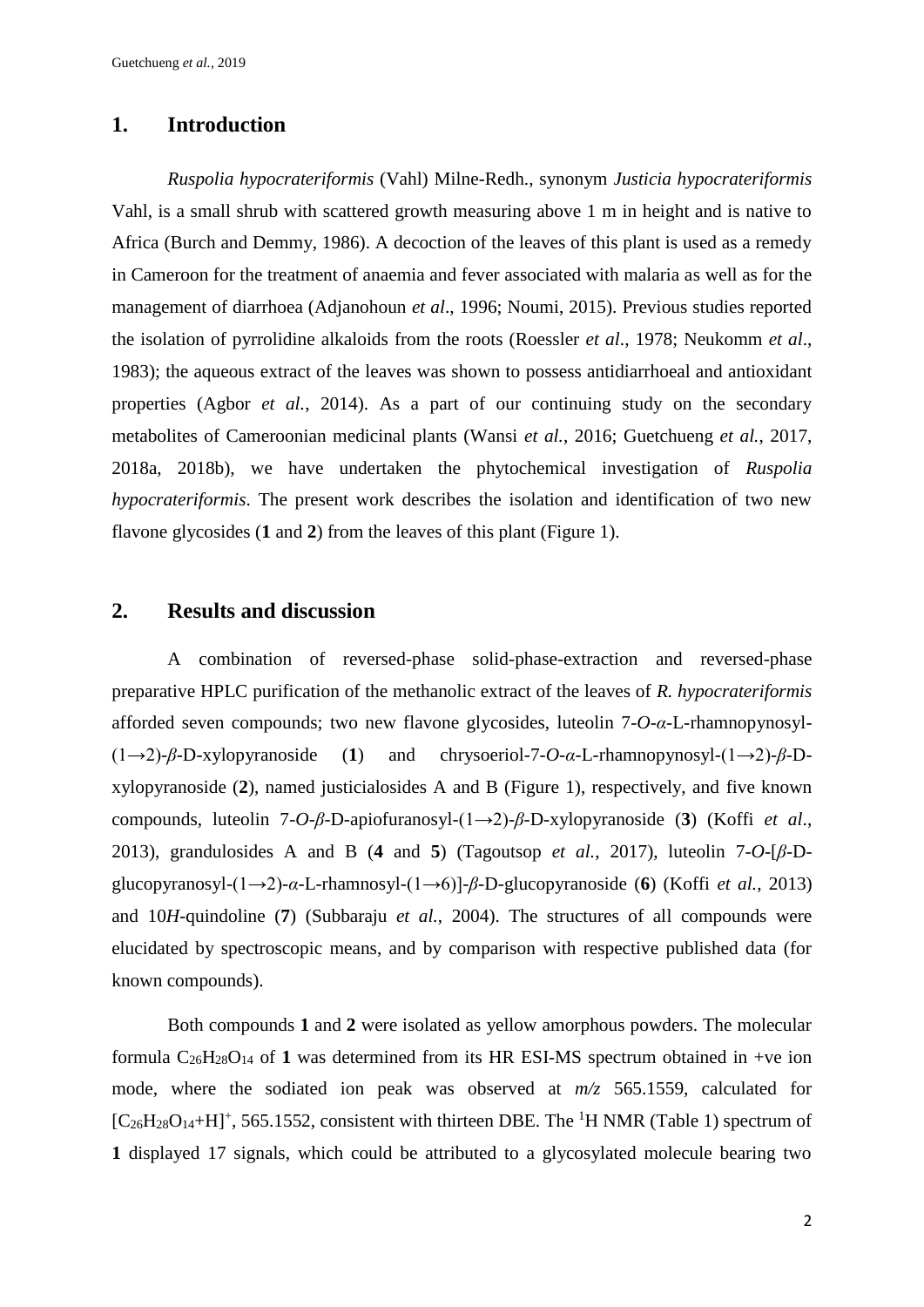sugar moieties. The aglycone part of the compound was identified as luteolin by the presence of an ABX system resonating at  $\delta_H$  7.25 (d,  $J = 8.3$  Hz), 7.50 (dd,  $J = 2.2$ , 8.3 Hz) and 7.88 (d,  $J = 2.2$  Hz), characteristic of a 3,4-dihydroxylated B ring; an AX system appearing as two doublet signals at  $\delta$ <sub>H</sub> 6.94 and 6.96 ( $J = 2.1$  Hz), typical of a *meta*-dihydroxylated A ring, and one singlet at  $\delta_H$  6.91 assignable to the H-3 proton of the luteolin C ring. The sugar moieties were identified by the presence of two anomeric proton signals at  $\delta_H$  5.62 (d, *J* = 7.5 Hz) and 6.38 (d,  $J = 1.6$  Hz) and a doublet methyl at  $\delta_H$  1.78 ( $J = 6.1$  Hz) showing a cross peak correlation in the HSQC spectrum with the carbon signal resonating at  $\delta_c$  18.6 suggesting a rhamnose as one of the sugars. Complete assignment of the protons and carbons (Table 1) of the sugar units in **1** was achieved by analysis of its 2D NMR spectra including COSY, HSQC, HMBC and TOCSY spectra. The sugars were identified as *β*-D-xylopyranose and *α*-L-rhamnose with their anomeric protons resonating at  $\delta_H$  5.62 (d,  $J = 7.5$  Hz) and 6.38 (d,  $J =$ 1.6 Hz), respectively, by comparison of their spectroscopic data with those reported in the literature (Beier and Mundy, 1980; Agrawal, 1992). In the HMBC spectrum (Figure 2), a correlation could be observed between the proton H-1" ( $\delta$ <sub>H</sub> 5.62) of the xylose and the carbon C-7 ( $\delta$ c 163.2) of the aglycone, confirming its direct attachment to the luteolin skeleton. Other key correlations observed between the proton H-1<sup>"'</sup> ( $\delta_H$  6.38) of the rhamnose and the carbon C-2" of the xylose ( $\delta$ <sub>C</sub> 77.4) and between the proton H-2" ( $\delta$ <sub>H</sub> 4.47) of the xylose and the carbon C-1<sup>"</sup> ( $\delta$ <sub>C</sub> 102.3) of the rhamnose confirmed attachment of the rhamnosyl unit on the carbon C-2″ of the xylose, making it a disaccharyl moiety linked to luteolin skeleton. The <sup>13</sup>C NMR data (Table 1) for all the 26 carbon atoms required for this luteolin glycoside could be fully obtained from HSQC and HMBC spectra. Thus, compound **1** was identified as luteolin 7-*O*-*α*-L-rhamnopynosyl-(1→2)-*β*-D-xylopyranoside, a new flavone glycoside, and was named justicialoside A.

The molecular formula  $C_{27}H_{30}O_{14}$  of 2 was determined from its HR ESI-MS spectrum in +ve ion mode by the presence of the peak at  $m/z$  579.1713 calculated for  $[C_{27}H_{30}O_{14}+H]^+$ , 579.1708, consistent with thirteen DBE. Its 1D and 2D NMR spectra, similar to those of **1,** also suggested a luteolin glycoside skeleton. The only difference was the presence of an additional signal in the  ${}^{1}H$  NMR (Table 1) spectrum of 2 of a singlet attributable to a methoxyl group at  $\delta$ <sub>H</sub> 3.99 (3H). This was confirmed by the <sup>1</sup>H-<sup>13</sup>C direct correlation observed in its HSQC spectrum between this signal and the carbon resonating at  $\delta_c$  55.4. In the HMBC spectrum, a correlation was observed between the signal of the methoxy proton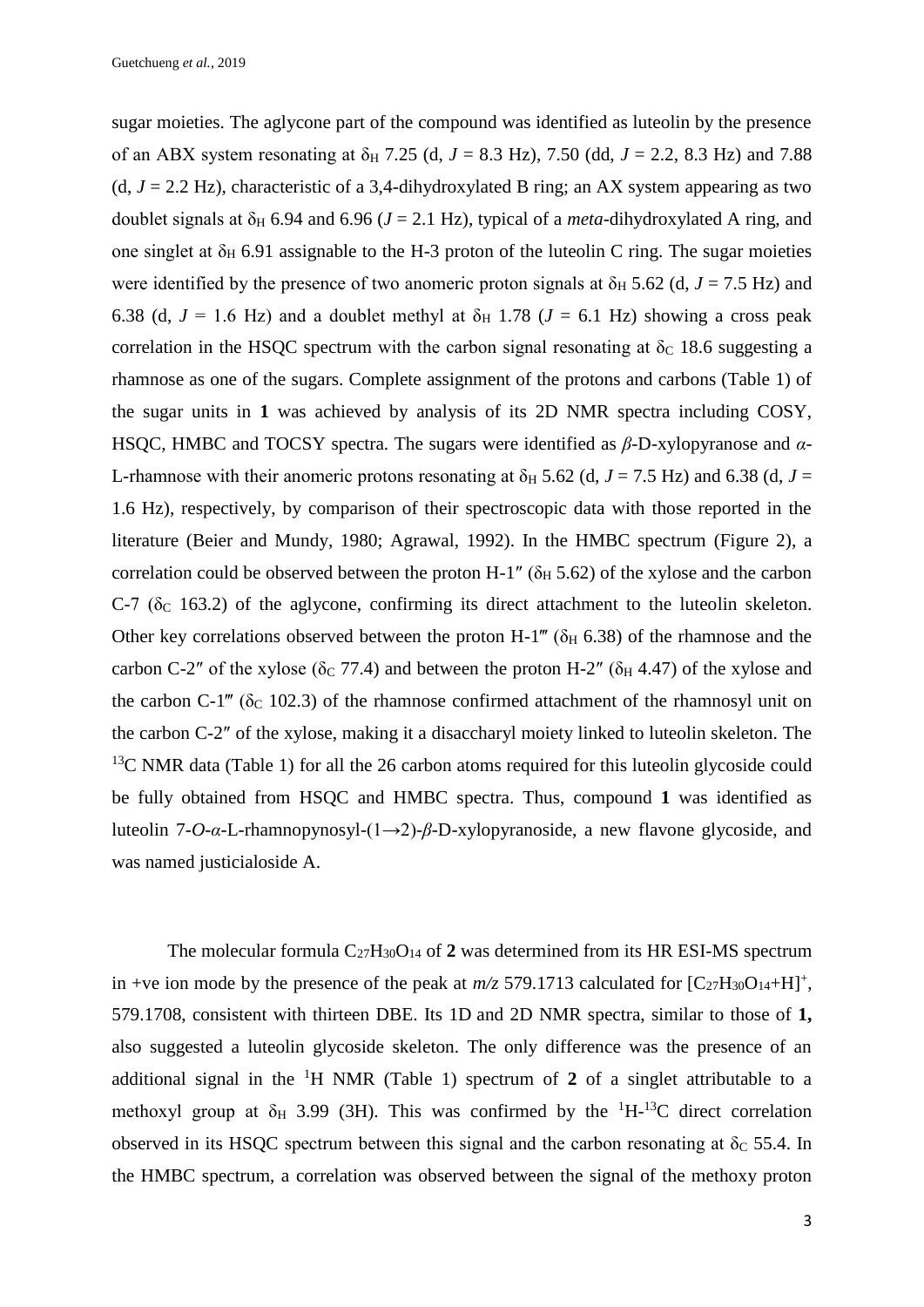and a carbon resonating at  $\delta_c$  147.7 confirmed its position on the C-3' carbon of the luteolin skeleton (Figure 2). Thus, all the  ${}^{1}H$  and  ${}^{13}C$  NMR data (Table 1) of 2 led to its identification as chrysoeriol 7-*O*-*α*-L-rhamnopynosyl-(1→2)-*β*-D-xylopyranoside, a new flavone glycoside, and was given the trivial name justicialoside B.

### **3. Materials and methods**

#### *3.1. General experimental procedures*

Analytical HPLC was performed on a Dionex UPLC 3000 (Thermoscientific, UK) coupled with a photo-diode-array (PDA) detector (Thermoscientific). Extracts and fractions were analyzed on a Phenomenex  $C_{18}$  column (150  $\times$  4.6 mm, 5 µm, Phenomenex, USA). An Agilent 1200 Infinity series preparative HPLC system coupled with a PDA detector (Agilent, UK) was used to isolate compounds; a Hichrom ACE  $C_{18}$  preparative column (150  $\times$  21.2) mm, 5 μm) was used. The column temperature was set at 25°C. The chromatogram was monitored at variable UV–vis wavelengths (205, 320 and 366 nm). NMR spectroscopic analyses were performed in CD3OD or Pyr-d<sup>5</sup> solution on a Bruker AMX600 NMR spectrometer (600 MHz for <sup>1</sup>H and 150 MHz for <sup>13</sup>C). HR ESI-MS analyses were performed on a Xevo G2-S ASAP or LTQ Orbitrap XL1 spectrophotometer or on an on an Agilent 6200 Series Accurate-Mass Time-of-Flight (TOF) LC/MS.

#### *3.2. Plant material*

The leaves of *Ruspoli*a *hypocrateriformis* were collected in Melen, Yaoundé, Centre Region, Cameroon, in June 2015, and identified at the Cameroon National Herbarium, where the voucher specimen 37822/SFR was deposited.

#### *3.3. Extraction and isolation of compounds*

The air-dried and powdered leaves (450.5 g) were successively extracted with *n*hexane, DCM and MeOH to obtain 13.6, 10.2 and 41.8 g of dark green, brown green and dark brown extracts, respectively, using a Soxhlet extractor. A portion of the dried MeOH extract (2 g) was suspended in 10 mL of 10% MeOH-water and loaded on to a Strata C-18-E cartridge (Phenomenex, USA) (20 g), previously washed with MeOH (50 mL), followed by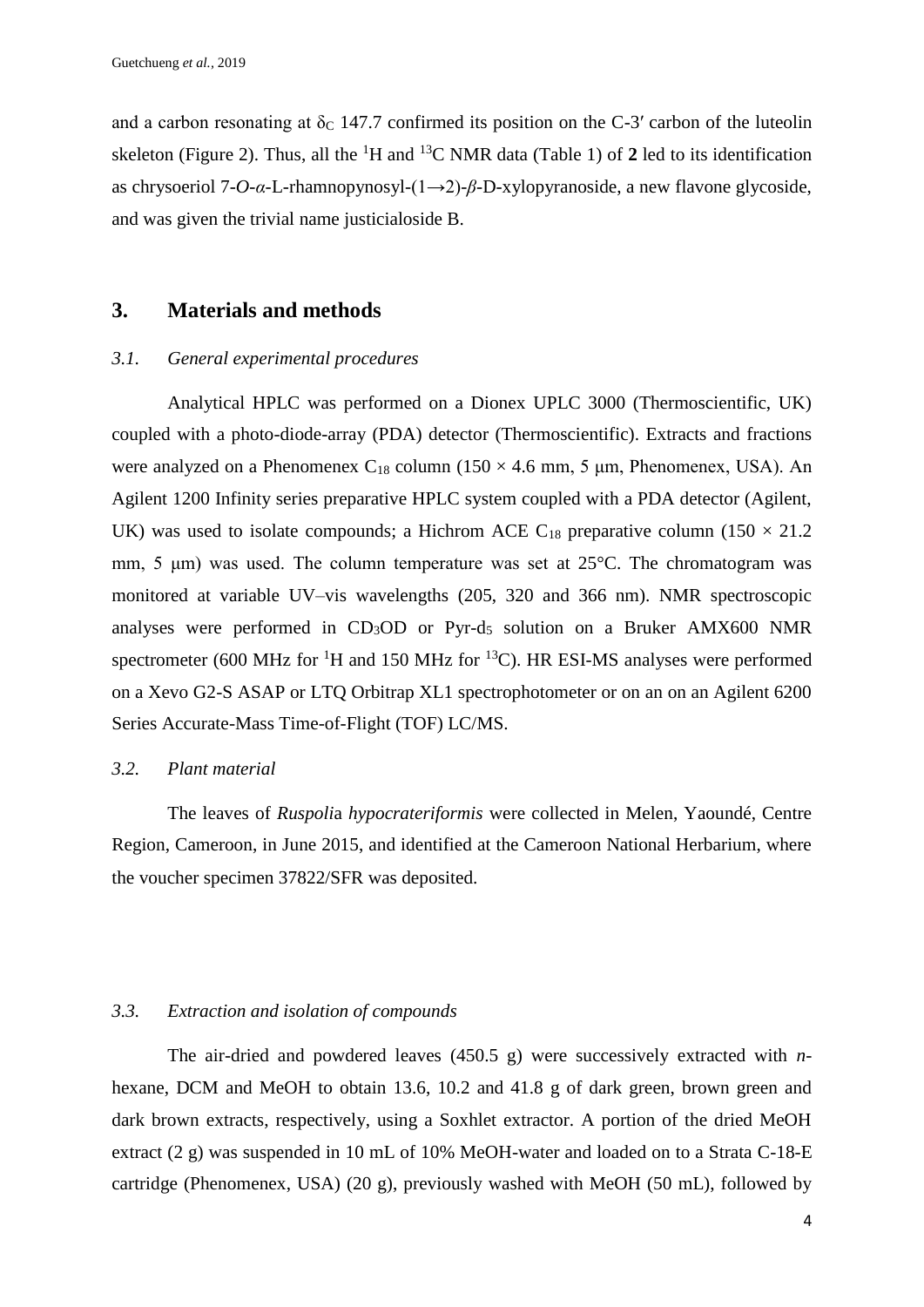equilibration with water (100 mL). The cartridge was eluted with MeOH-water mixture of decreasing polarity to obtain four fractions: 20, 50, 80 and 100% MeOH in water (200 mL each) (F1-F4, respectively). All fractions were concentrated to dryness using a combination of rotary evaporator and freeze-dryer and stored at 4°C until further use. Fraction F2 (428.6 mg) was purified by preparative HPLC using an ACE prep-column (150×21.2 mm, Hichrom Ltd, UK), flow rate 10 mL/min, mobile phase gradient of water (A) and methanol (B) both containing 0.1% TFA: 30-75% B, 0-20 min, monitored at wavelengths 320 and 366 nm to yield compounds **1** (3.3 mg), **3** (5.1 mg), **5** (0.9 mg), **6** (4.4 mg) and **7** (1.6 mg) having retention times 17.3, 15.5, 18.9, 10.2 and 17.8 min, respectively. F3 (361.8 mg) was subjected to preparative RP-HPLC as above using a different mobile phase gradient of water (A) and methanol (B) both containing 0.1% TFA: 45 - 50 % B, 0-10 min and 50 - 60 % B from 10 - 30 min monitored at wavelengths 205 nm to yield compounds **2** (2.6 mg), **4** (2.9 mg), and more of **3** (3.1 mg) and **5** (1.2 mg) having the retention 17.5, 19.2, 14.7 and 24.8 min, respectively.

## *3.3.1. Justicialoside A (1)*

Yellow powder (3.3 mg);  $[\alpha]_D^{25} = -38.5$  (c 0.001, MeOH). HR ESI-MS  $m/z$  565.1559,  $[M+H]$ <sup>+</sup> (calculated for C<sub>26</sub>H<sub>28</sub>O<sub>14</sub>H<sup>+</sup>, 565.1552). See Table 1 for <sup>1</sup>H NMR (600 MHz, Pyr-d<sub>5</sub>) and  $^{13}$ C NMR (150 MHz, Pyr-d<sub>5</sub>) data.

## *3.3.2.* Justicialoside B (**2**)

Yellow powder (2.6 mg);  $[\alpha]_D^{25} = -29.3$  (c 0.003, MeOH). HR ESI-MS  $m/z$  579.1713  $[M+H]^+$  (calculated for C<sub>27</sub>H<sub>30</sub>O<sub>14</sub>H<sup>+</sup>, 579.1708). See Table 1 for <sup>1</sup>H NMR (600 MHz,  $CD<sub>3</sub>OD$ ) and <sup>13</sup>C NMR (150 MHz,  $CD<sub>3</sub>OD$ ) data.

## **4. Conclusion**

Two new luteolin glycosides (**1** and **2**), together with five known phytochemicals, were isolated from the leaves of *Ruspolia hypocrateriformis* (Vahl) Milne-Redh. (synonym *Justicia hypocrateriformis*).

## **Acknowledgments**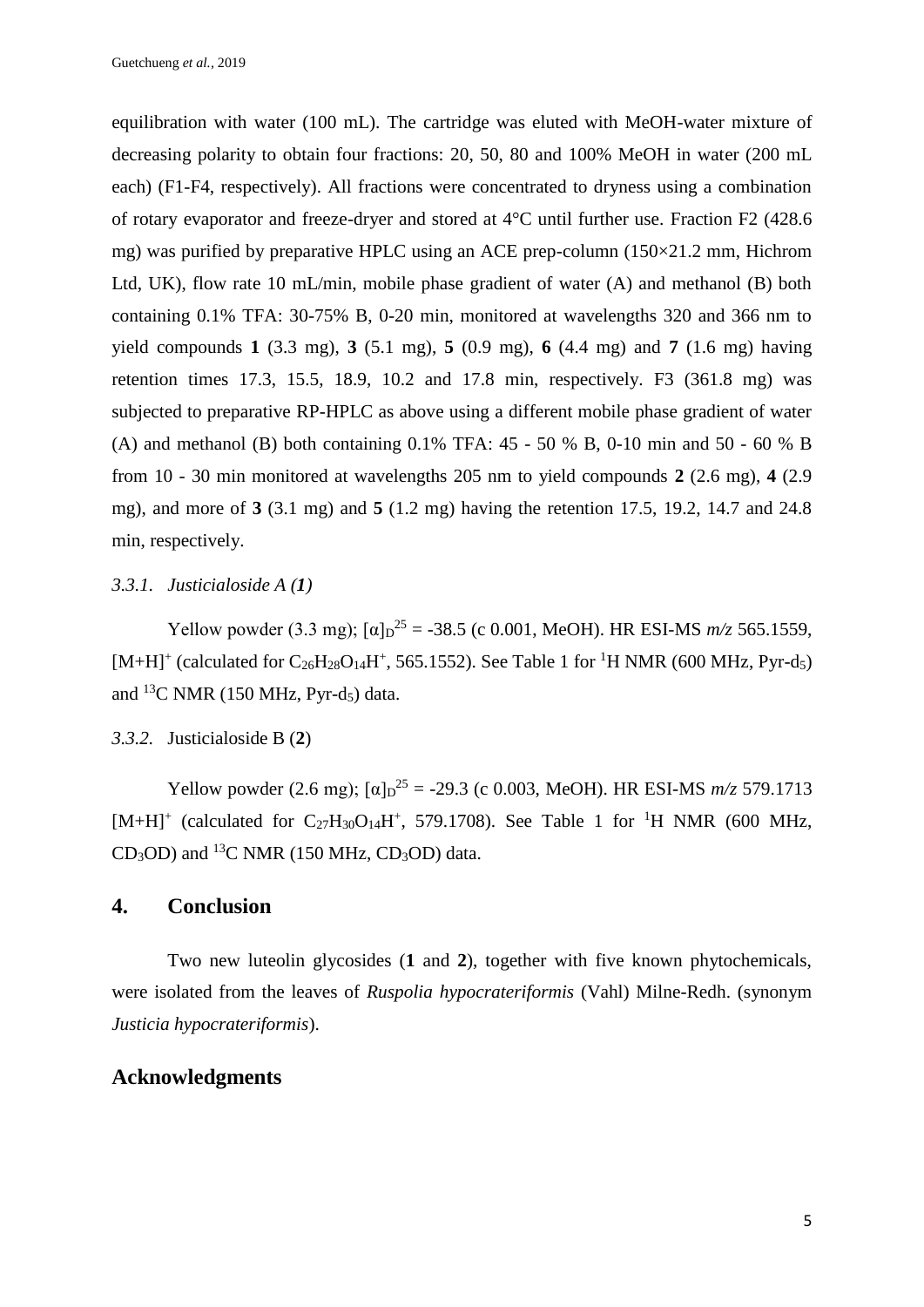Part of mass spectrometry data were acquired at the EPSRC UK National Mass Spectrometry Service (NMSS) at Swansea University. We thank the Commonwealth Commission for the award of a PhD scholarship to STG.

## **Appendix A. Supplementary data**

NMR and MS spectra of compounds **1** and **2**.

## **References**

Adjanohoun, J., Aboubakar, N., Dramane, K., Ebot, M., Ekpere, J., Enow-Orock, E., Focho, D., Gbile, Z., Kamanyi, A., Kamsu-Kom, J., 1996. Traditional medicine and pharmacopoeia: contribution to ethnobotanical and floristic studies in Cameroon. OUA/STRC: Lagos, 301.

Agbor, G. A., Longo, F., Makong, E.A., Tarkang, P. A., 2014. Evaluation of the antidiarrheal and antioxidant properties of *Justicia hypocrateriformis*. Pharm. Biol. 52, 1128-1133.

Agrawal, P. K., 1992. NMR spectroscopy in the structural elucidation of oligosaccharides and glycosides. Phytochemistry 31, 3307-3330.

Beier, R. C., Mundy, B. P., Strobel, G. A., 1980. Assignment of anomeric configuration and identification of carbohydrate residues by  $^{13}$ C NMR. 1. Galacto-and glucopyranosides and furanosides. Can. J. Chem. 58, 2800-2804.

Burch, D. G., Demmy, E. W., 1986. Acanthaceae in Florida Gardens. Proc. Florida State Hort. Soc. 99, 186-188.

Guetchueng, S. T., Nahar, L., Ritchie, K. J., Ismail, F. M. D., Wansi, J. D., Evans, A. R., Sarker, S. D., 2017. Kaurane diterpenes from the fruits of *Zanthoxylum leprieurii* (Rutaceae). Rec. Nat. Prod. 11, 304-309.

Guetchueng, S. T., Nahar, L., Ritchie, K. J., Ismail, F. M., Evans, A. R., Sarker, S. D., 2018a. Zanthoamides G-I: Three new alkamides from *Zanthoxylum zanthoxyloides*. Phytochem. Lett. 26, 125-129.

Guetchueng, S. T., Nahar, L., Ritchie, K. J., Ismail, F. M. D., Evans, A. R., Sarker, S. D., 2018b. *Ent*-Clerodane diterpenes from the bark of *Croton oligandrus* Pierre ex. Hutch. and assessment of their cytotoxicity against human cancer cell lines. Molecules 23, 410. http://dx.doi.org/10.3390/molecules23020410. 9.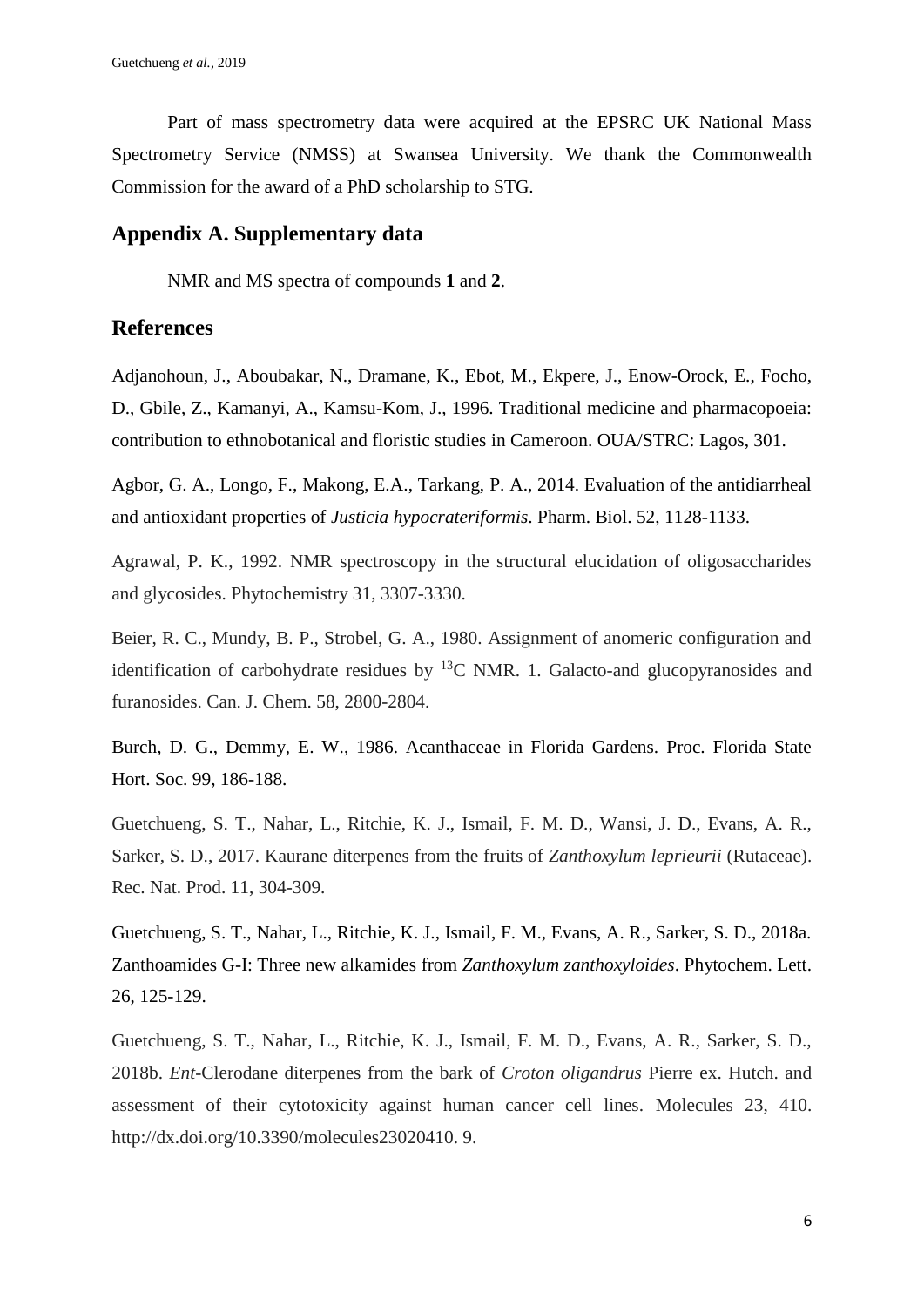Koffi, E. N., Le Guernevé, C., Lozano, P. R., Meudec, E., Adjé, F. A., Bekro, Y. A., Lozano, Y. F., 2013. Polyphenol extraction and characterization of *Justicia secunda* Vahl leaves for traditional medicinal uses. Ind. Crops Prod*.* 49, 682-689.

Neukomm, G., Roessler, F., Johne, S., Hesse, M., 1983. Zur Struktur von Hypercratin, einem weiteren Alkaloid aus *Ruspolia hypercrateriformis*. Planta Med. 48, 246-252.

Roessler, F., Ganzinger, D., Johne, S., Schöpp, E., Hesse, M., 1978. *Ruspolia hypercrateriformis* M.R.: Isolierung und Strukturaufklärung von neuen Pyrrolidin-Alkaloiden. 169. Mitt. über organische Naturstoffe. Helv. Chim. Acta 61, 1200-1206.

Subbaraju, G. V., Kavitha, J., Rajasekhar, D., Jimenez, J. I., 2004. Jusbetonin, the first indolo [3, 2-b] quinoline alkaloid glycoside, from *Justicia betonica*. J. Nat. Prod. 67, 461-462.

Tagousop, C. N., Ngnokam, D., Harakat, D., Voutquenne-Nazabadioko, L., 2017. Three new flavonoid glycosides from the aerial parts of *Graptophyllum grandulosum* Turril (Acanthaceae). Phytochem. Lett. 19, 172-175.



**Figure 1.** Structures of justicialosides A (**1**) and B (**2**)



**Figure 2.** Key HMBC correlations compounds **1** and **2**